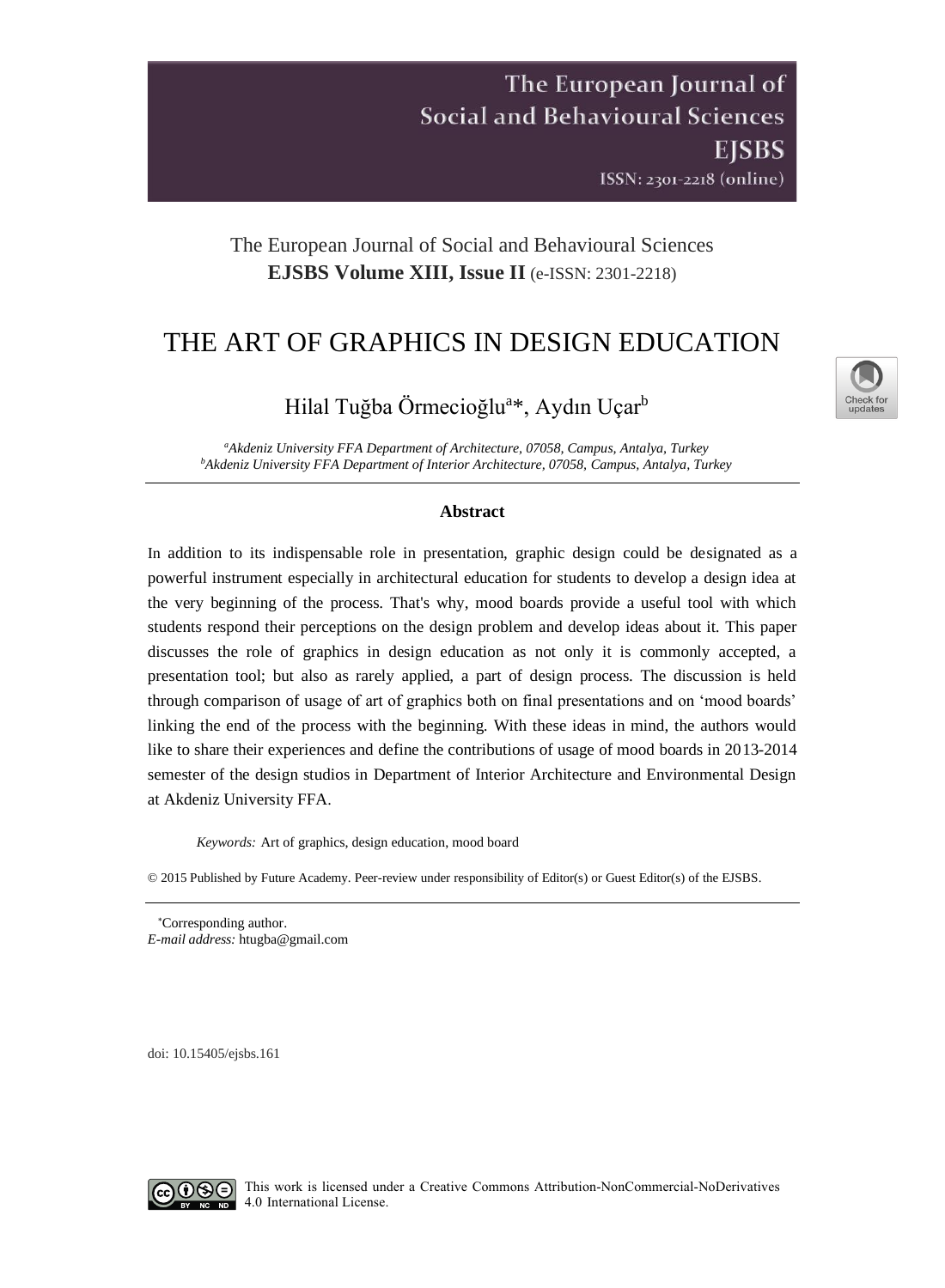## **1. Introduction**

Designating graphic design as a vital tool in presentation part of architecture is a widely accepted notion not only in architectural practice but also in architectural education. Most of professional architects use graphic design as means of communication, which display their ideas and aims of an already completed design. Moreover, as Gurel and Basa (2004, p. 193) conveyed there is also "a consensus for the necessity of an ideally finalized graphical presentation of a design project" in design studios; a tendency releted with "sets and systems of values that are hidden in the agenda of a design studio and its evaluation system".

Nevertheless, these attitudes ignore the potentials of art of graphics within design process and constrain its usage by presentation. Indeed, graphic design could be a powerful tool especially in architectural education, for students to develop a design idea at the very beginning of the process.

#### **2. Problem Statement**

The idea of presenting design in most pleasant and effective way forces designers to use the realm of visual language and art of graphics. Besides, visual representations such as sketches, drawings and virtual models are requirements as vital means of communication in the domain of architecture profession.

For that reason, most of the architects are well equipped with graphical skills, but they don't consider them as neither technical nor theoretical part of their professional knowledge but as a part of their professional abilities. Hence, they dislocated graphical knowledge in presentation phase instead of the conceptual development process of an architectural design project. In other words, architects do not utilize their graphical skills as tool for design but as tool for displaying the already designed.

#### **3. Research Questions**

Although graphic design is designated as a powerful tool for presentation both in architectural education and in professional life, the authors would like to examine the possibility of wider use of art of graphics in conceptual development of a design project. Hence the this study questions if it is possible to integrate art of graphics within the design process implicitly by creating a demand for it on early stages of the design process?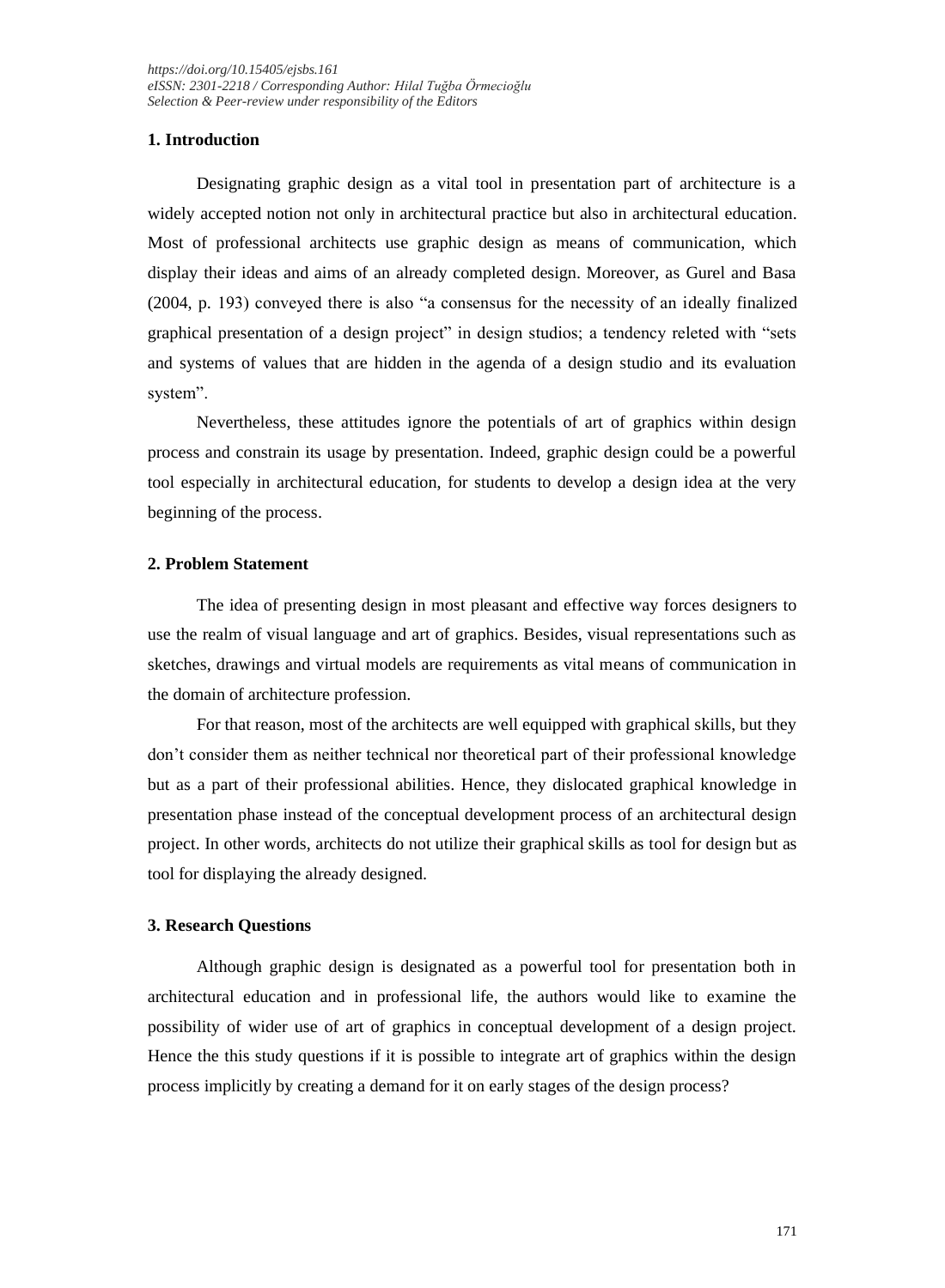## **4. Purpose of the Study**

The purpose of this study is to show that utilizing art of graphics could be a productive side-tool in concept development stage of design process. In order to achieve this goal, it is important to understand the process of design and sequences of actions in a designing process.

Nevertheless, it is not easy to understand the nature of design since it has many implicit personalized manners in decision making processes. Besides, the difficulty of understanding the design process lies partly in the fact that the design knowledge is tacit in nature, too. As in Polanyi's (1966, p. 4) famous statement "we can know more than we can tell" in design education. On the other hand, the real difficulty lies in the fact that design process could not be linearly defined, because the sequences of actions in the process realized by many implicit inspirations and feedbacks. Because of these characteristics, it is defined as black box model for decision making. Black box of design is open to various inspirations and interactions, especially in the early stages of design which have many ambiguities (Bayazıt, 1994). The art of graphics could be a productive tool, implicitly serving students at the fuzzy beginning of the black box. Mood boards provide a useful medium for students to experience working with the graphical skills at the early stages of the design process.

The purpose of this paper is to present the results of practice of mood boards in the early phases of design education, experienced in 2013-2014 semester of Akdeniz University FFA, Interior Architecture and Environmental Design Department.

## **5. Research Methods**

In order to show that utilizing art of graphics could be a productive side-tool, the authors decided to change the sequence of it in the design process from final to beginning stage. They decided to give students an assignment which lead them to articulate their ideas by utilizing their graphical skills but at the same time, not detached from the design process and help it as being a part of it.

Hence, they asked students to make a mood board for reflecting their early ideas on the given design problem in a pleasant graphical way. The medium was limited as A2 foam board but the technique is totally free. Mood boards need not be expensive or time consuming to construct. They could be constructed with found or drawn images, diagrams, photographs, sample textures or colors, even sometimes 3D objects. The graphical arrangement of the collage of these images and objects were open to all techniques, but the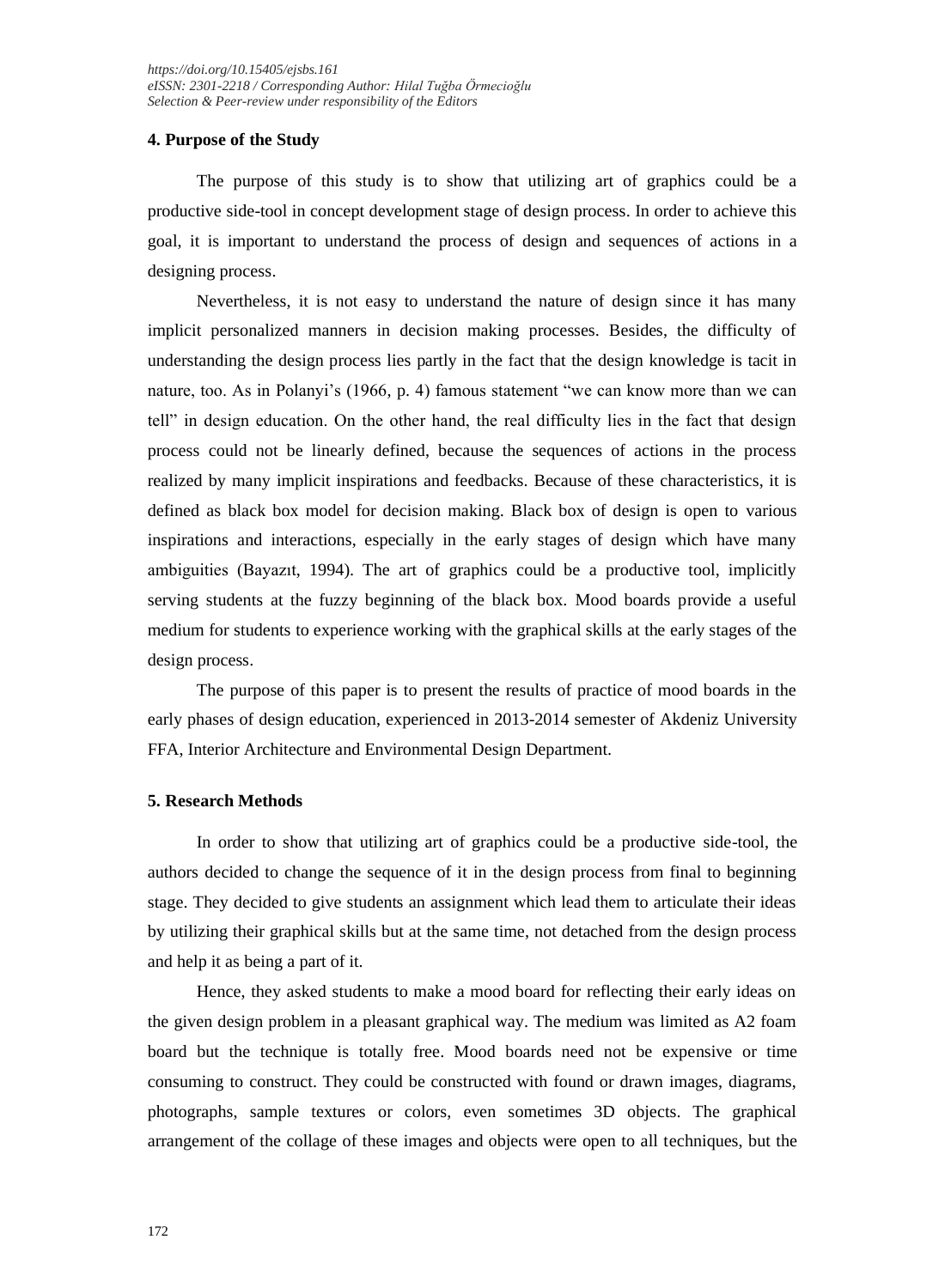only obligation is to represent inspirations, emotions, feelings, insights, in other words the mood evoked by the design assignment.

In doing so, the authors intended to create both a demand for usage of graphical skills at the early stages of the design process and courage students to reflect their stage of thoughts and insights on the given design assignment by using their graphical skills rather than presenting an already finished design.

#### **6. Findings**

Although "mood boards offer a visual and sensorial channel of communication" (McDonagh and Denton: 2005), the only aim of using mood board is not presentation of the inspirations. Instead, it can take an active role assisting problem finding and also problem solving in design process. Especially in design education, mood boards have important role in "developing students' ability to articulate their thinking" about the given assignment (Garner & McDonagh-Philp, 2001). Many students experience great difficulty in the early phases of design process when they had to create a concept in the fuzzy sphere of inspirations, informations and functional necessities. They often get lost in concept-finding and preferred skipping the phase, then, tended to use more stereotypical proposals and analytic design strategies, which are risk free but infertile in terms of creativity.

With the intension of assisting students to handle the fuzzy early steps of the design process more conveniently, the authors experimented a new studio curriculum in 2013-2014 spring semester. The following examples are drawn from the undergrad design studios in Department of Interior Architecture and Environmental Design at Akdeniz University FFA. As explained earlier, students were asked to prepare a mood board reflecting their inspirations on the given design problem in a graphical way. The construction of the mood board was open to all techniques. They prepared various kinds of mood boards using mix media of found or drawn images, diagrams, photographs, etc. and presented these on the first jury at the second week of the semester.

It's observed on this jury that some of the students considered mood board assignment as meaningless extra work and poorly undertaken this phase of the design process. But on the following days, it appeared that students who handled mood board assignment successfully were faster in concept development and the following stages of the design studio. Apparently, they were more rapidly adopting their minds in the studio curriculum in comparison to students who did not do the same. These students finalized their projects earlier than the others and had more time to spend on their final models and drawings.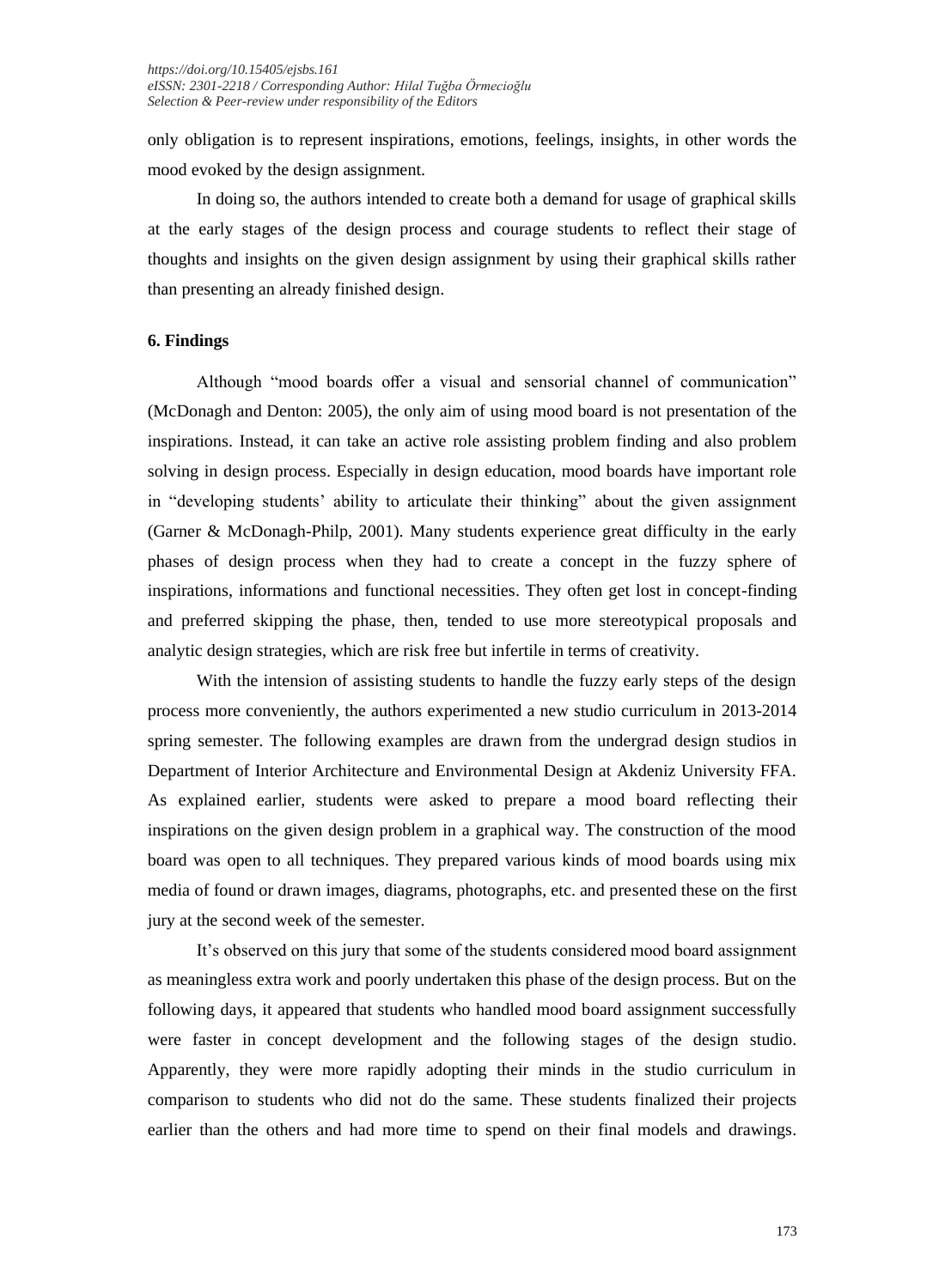Hence, their final presentations were more developed not only in design issues but also in terms of graphical quality of the presentation.



Figure 1. Consistency of colors used in mood board (left) and model(right) showing final decisions of colors in the space. (Design Studio II 2013-2014 / Akdeniz University FFA)

The authors also observed some visible links such as consistencies and continuties in final and preliminary jury materials of the students' who undertook mood board assignment truly. In order to reveal these links, the authors compared the jury materials of all 41 students and find out three types of consistensies between mood boards, final designs and final presentations. These were in form of graphical relations such as color, shape or layout. The following three examples were selected to picture these links.



Figure 2. Consistency of shapes used in the mood board (left) and the final model (right) (Design Studio II 2013-2014 / Akdeniz University FFA)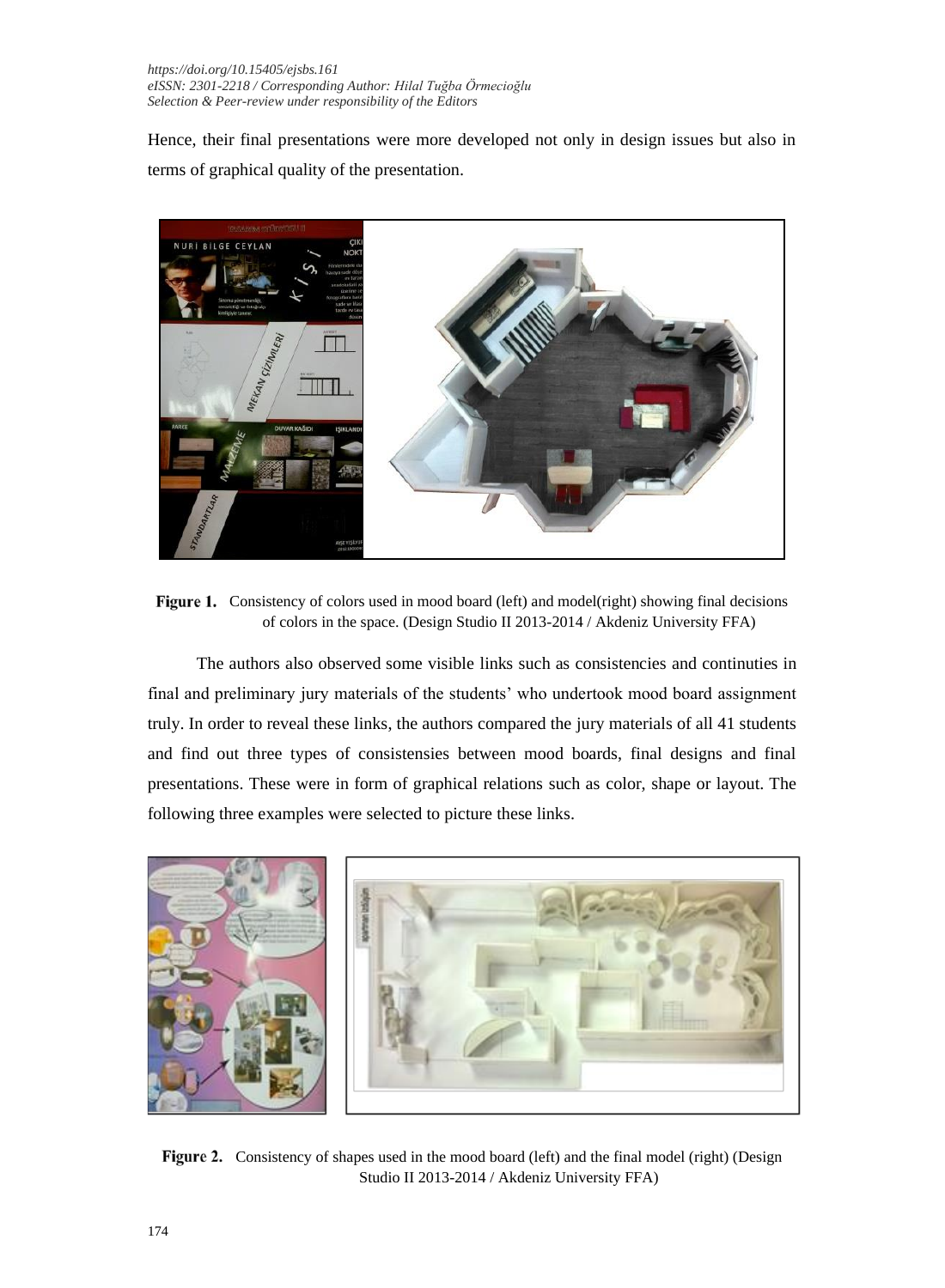

Figure 3. Consistency of shapes used in the mood board (upper left), model (upper right) and final presentation plate (down) (Design Studio II 2013-2014 / Akdeniz University FFA)

As presented in the first example (figure 1), most common graphical link the authors encountered is about color preferences sustained in different stages of design during the process. The given example is showing the color preferences for the design of the mood board, which were perpetuated for sixteen weeks until the end of the semester. The student even used exactly the same color tones in final design for furniture, curtains, and kitchen countertop as shown in the model (figure 1 right). There is also a non-dominant connection between the black and white striped rug and the striped graphical layout of the mood board. Second example (figure 2) is meaningful for its consistency in shapes between the first and the final juries. The elliptical forms which are the most significant elements in final interior proposal, preferred by the student both on walls and in furniture design; and they were also dominant graphical forms used in the mood board presented in the first jury at the second week. The third example displays more noteworthy features in terms of continuity. As seen in the figure 3 (upper left) the mood board's layout was designed significantly in an angular form. The two intersecting axis with an arbitrary angle, divided the board in four asymmetrical sections in form of triangles. In the following phases of design process, this preliminary angular layout had became a core for the main proposal of design. Likewise, the main space is divided by an angular axis (figure 3 upper right) transformed into a broken line which constituted the main spine of the interior arrangement. Later, he used the same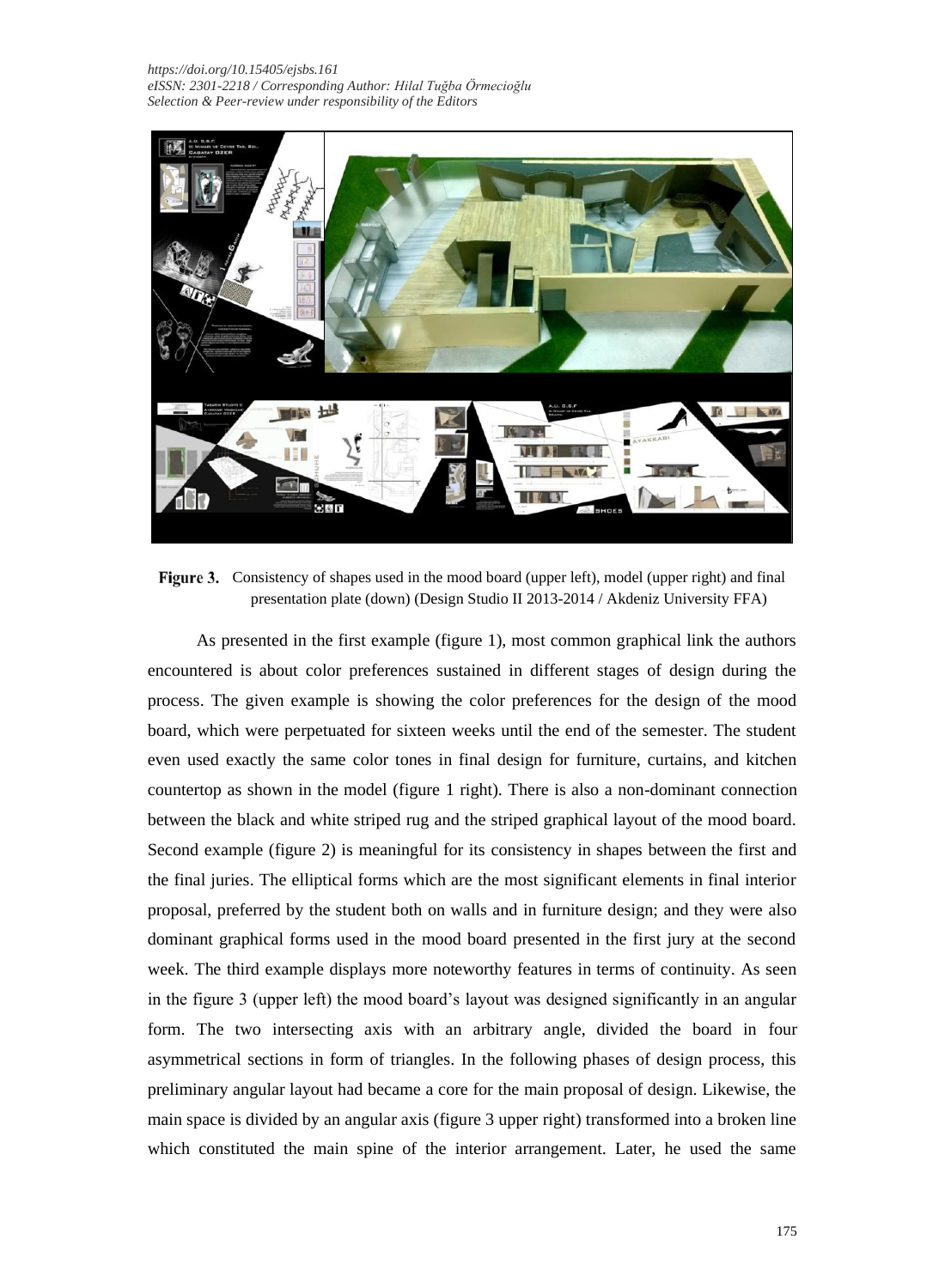concept for his final presentation, together with the preliminary color preferences of for his mood board.

#### **7. Conclusion**

Mood board is not a common tool for design education in interior design and architecture. However, its usage in studios has obvious contributions not only for motivation and communication but also creating a demand for art of graphics and assisting students during the development of a design concept at the fuzzy beginning of the studio process.

Primary advantage of using mood boards is about adopting students in studio curriculum. As it is observed, the students who truly did mood board assignment, rapidly and successfully got over the concept development phases which were considered the most confusing and time consuming stages of design. By the help of the motivation and time gained, these students finalized their projects earlier than the others and had more time to spend on their final models and drawings.

Besides, mood boards are particularly beneficial for first and second year students whose analytical and creative skills are not developed enough to guide themselves in the design process. While these students were trying to respond the given mood board task, they were also unfittingly presenting their implicit early inspirations for the design problem. Hence, mood boards can provide direction and insight to their subconscious design process by indirectly integrating art of graphics within the design process. In this way, students who undertaken mood boards vigorously had taken the advantage of finding out their early design ideas concealed in form, color and layout preferences of the mood board's graphical arrangement. This would create a sustainable consistency between various phases, linking the beginning to final phases of the design process as well.

Lastly, while the examples are all drawn from interior architecture studios the authors believe that same could be observed in many other areas of design education especially in architectural education.

#### **Acknowledgements**

The author(s) declare that there is no conflict of interest.